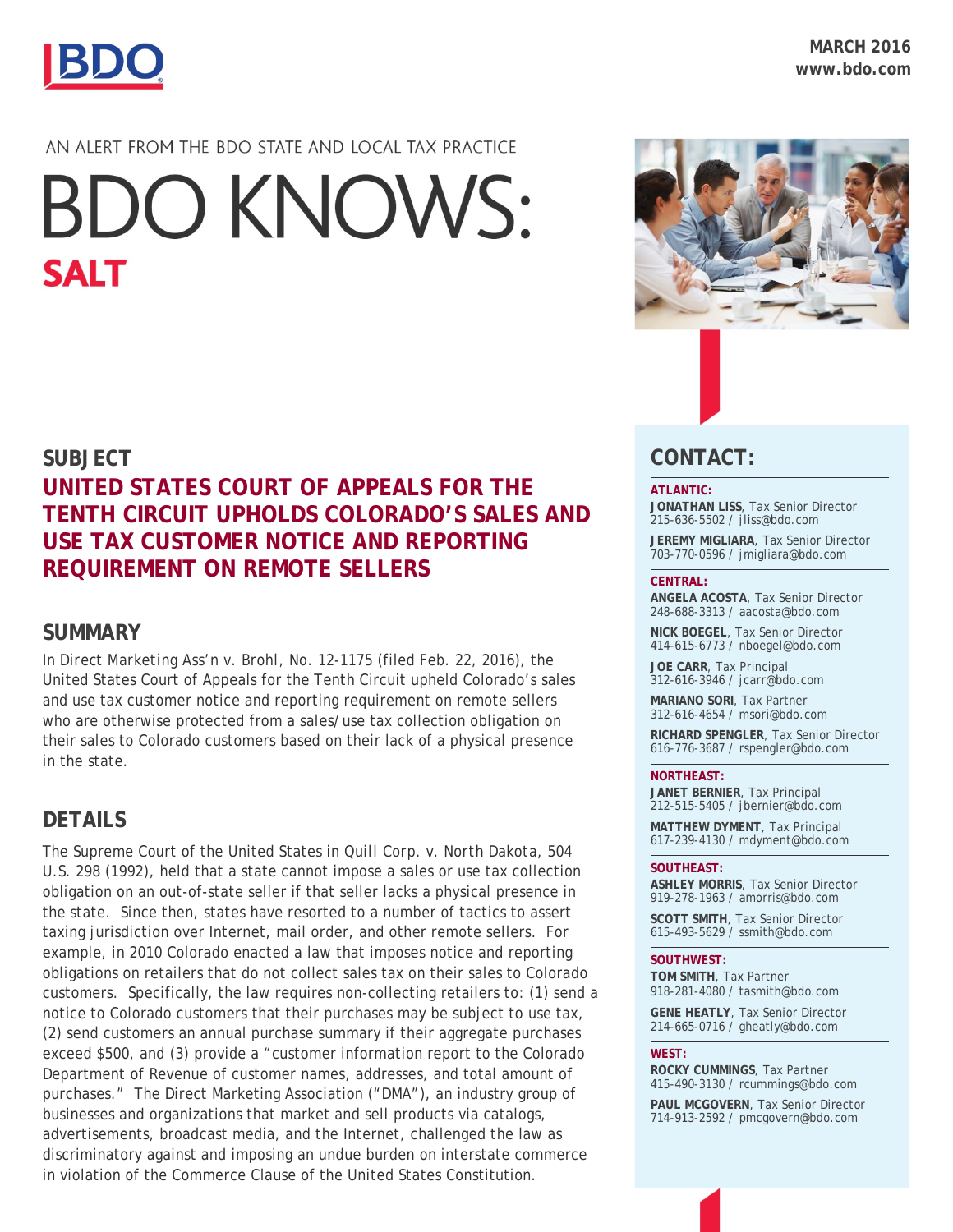Soon after the Colorado law was enacted, the DMA challenged it in federal district court. The court granted summary judgment for the DMA in early 2012 and issued an injunction to permanently enjoin the Colorado Department of Revenue from enforcing the law on the grounds that it discriminated against and imposed an undue burden on interstate commerce. After Colorado appealed to the U.S. Court of Appeals for the Tenth Circuit, the Tenth Circuit held that the federal district court decision violated the Tax Injunction Act, ch. 646, 62 Stat. 932 (1948) (codified as 28 U.S.C. § 1341) ("TIA"), a federal law that prohibits federal courts from hearing state tax cases intended to enjoin the assessment, levy, or collection of any state tax unless state law does not provide a plain, speedy, and efficient remedy. Colorado then brought the case to the Supreme Court of the United States, which reversed the Tenth Circuit in *Direct Marketing Ass'n v. Brohl,* 575 U.S. , 135 S.Ct. 1124 (2015) (*Brohl I*). The Court held that the TIA did not bar federal courts from hearing a challenge to the Colorado law and remanded the case to the Tenth Circuit for further proceedings on the DMA's Commerce Clause challenges.

In *Direct Marketing Ass'n v. Brohl,* No. 12-1175 (Feb. 22, 2016) (*Brohl II*), the Tenth Circuit was persuaded by the U.S. Supreme Court's decision in *Brohl I* with respect to the import of *Quill*. According to the Court in *Brohl I*, the decision in *Quill* established the principle that a state "may not require retailers who lack a physical presence in the State to *collect* [sales and use] *taxes* on behalf of the [state]." Based on the U.S. Supreme Court's reasoning that the TIA was not implicated in *Brohl I* (i.e., the DMA's federal court action was not filed to enjoin the assessment, levy, or collection of a state tax, only notice and reporting requirements), the Tenth Circuit reasoned that *Quill* applies narrowly and only requires that there be a physical presence before a company can be compelled to collect a tax. As such, *Quill* is inapplicable when a company without a physical presence is subjected to procedural notice and reporting obligations. The Tenth Circuit's view of *Quill* is fundamental to that court of appeals' rejection of the DMA's Commerce Clause challenges with respect to the Colorado law.

A state tax law discriminates against interstate commerce in violation of the Commerce Clause if it facially discriminates against interstate commerce or if it has a discriminatory effect on interstate commerce. The Tenth Circuit held the Colorado law did not facially discriminate against interstate commerce, because it did not distinguish between in-state and out-of-state economic interests. Rather, any retailer was subject to the customer notice and reporting requirements if it did not collect Colorado sales and use taxes (e.g., "non-collecting retailers"). According to the Tenth Circuit, the Colorado law's application to any non-collecting retailer, and not specifically to out-of-state retailers without a Colorado physical presence, was key to the law withstanding the DMA's facial discrimination challenge. Some out-of-state retailers voluntarily collected Colorado sales and use taxes, while others did not. The court of appeal reasoned that the law distinguished on the basis of whether a retailer (in-state or out-of-state) collected Colorado sales and use taxes, not on the basis of any geographical distinctions between retailers.

Next, the Tenth Circuit held the Colorado law did not have a discriminatory effect on interstate commerce. First, according to the court, in-state retailers did not gain a competitive advantage, because Colorado consumers had preexisting obligations to pay sales or use taxes on their purchases from in-state or out-of-state retailers. Second, the Tenth Circuit found that in-state and out-of-state retailers were not similarly situated because the out-of-state retailers without a physical presence in Colorado did not have to collect Colorado sales and use taxes, unlike their in-state competitors. Third, the Tenth Circuit reasoned that Colorado's customer notice and reporting requirements would have a discriminatory effect only if, in the broader context, they imposed different treatment on in-state and out-of-state retailers that benefited the former and burden the latter. The court found that the Colorado customer notice and reporting requirements imposed on out-of-state, non-collecting retailers was no more burdensome than in-state retailers' obligations to collect and remit sales and use taxes on their sales to Colorado customers. In short, the Tenth Circuit held that *Quill*  only protects out-of-state retailers with no physical presence from sales and use tax collection.

After disposing of the DMA's interstate commerce discrimination challenge, the Tenth Circuit rejected the DMA's undue burden challenge. The DMA relied solely on *Quill* in arguing that the Colorado customer notice and reporting requirements unduly burdened interstate commerce. Since the court held that *Quill* is limited to sales and use tax collection, and a physical presence is not required before an out-of-state retailer can be subjected to non-tax regulatory requirements, the DMA's undue burden challenge failed.